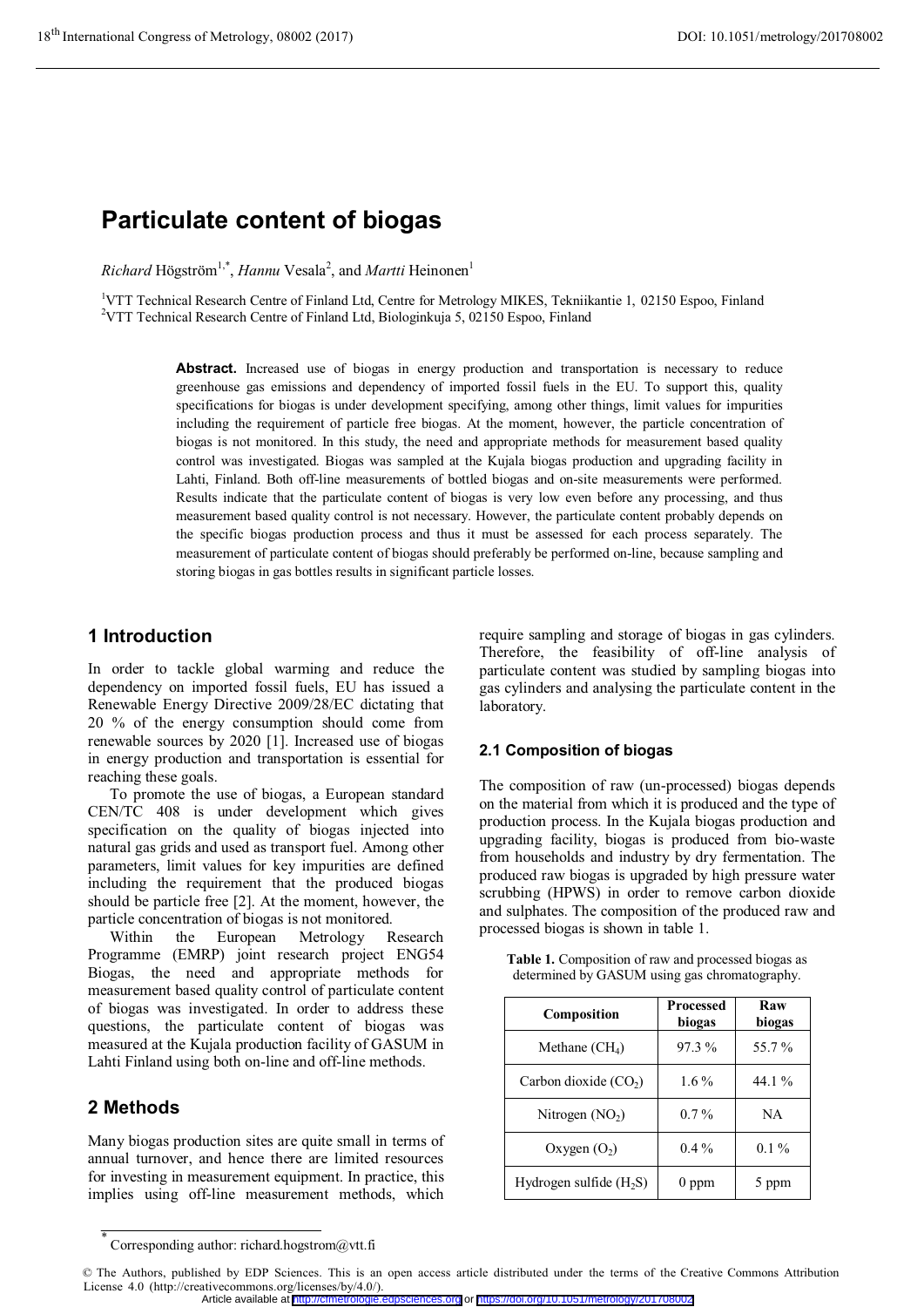#### **2.2 Laboratory measurements**

Both raw and processed biogas was sampled into 50 L steel cylinders up to a pressure of 5 bar and 40 bar, respectively. The sample cylinders were evacuated before sampling and the connecting lines were kept as short as possible in order to avoid ambient air from entering the cylinder.

The particle concentration and size distribution was measured with an Electrical Low Pressure Impactor (ELPI) aerosol measurement instrument [3]. The ELPI was connected to the sample cylinder after a pressure reducer maintaining the inlet pressure at the ambient pressure level. The outlet was connected to a vacuum pump so that the outlet pressure was 10 kPa. The flow rate was set to 10 L/min. With these settings the following nominal impactor stage cut-off sizes were obtained: 0.028 µm, 0.055 µm, 0.093 µm, 0.158 µm, 0.266 µm, 0.387 µm, 0.621 µm, 0.959 µm, 1.62 µm, 2.42 µm, 4.04 µm, 6.75 µm and 10.02 µm. Greased alfoils were used as a substrate on the impactor stages in order to avoid particle bouncing. Before starting measurements, zeroing was performed in order to adjust the offset of the electrometers.

The particle concentration of raw and processed biogas was measured subsequently by changing the sampling line between the two sample bottles. In between and after the measurements, the background reading of the ELPI was checked by measuring laboratory air that has been sampled through a high efficiency particulate filter (HEPA). Also, the particle concentration of laboratory air was measured for comparison in order to get a grasp of the magnitude of the biogas particle concentration. Each measurement lasted for at least 10 min.

#### **2.3 On-site measurements**

At the biogas production site, the ELPI was measuring at a location after the dry fermentation process, i.e. raw biogas was sampled. At this stage, the pressure level is quite low (1 mbar) and thus the ELPI could be connected to the process line without any pressure reducers in between. A Permapure Nafion® dryer (Dekati® Dryer DD-600) was connected at the input of the ELPI to remove water vapour from the gas in order to avoid water condensation at the ELPI impactor stages. Similar settings for the ELPI were used as in the laboratory measurements and zeroing was performed before starting measurements.

### **3 Results**

#### **3.1 Laboratory measurement results**

The particle number concentration of processed biogas is very low and can barely be distinguished from the concentration of HEPA filtered laboratory air, which is practically particle free (figure 1). This is not surprising because the biogas upgrading process involves water scrubbing which effectively removes particles. Also a

1 micron particulate filter is included in the process for removing fine particles.



**Fig. 1.** Particle number concentration of raw and processed biogas as sampled from the sample cylinder. Particle concentration of laboratory air and HEPA filtered air is shown for comparison.

As expected, a higher particle concentration was found in raw (un-processed) biogas. However, the particle concentration is also very low (over one magnitude lower than the concentration found in laboratory air).

Based on the particle size distribution data (figure 2), most of the particles are below 100 nm in size. The concentration of particles larger than 100 nm is very low and cannot be distinguished from the background signal of the ELPI, which was measured by sampling HEPA filtered laboratory air. From figure 2 it can be seen that also processed biogas contains small amounts of particles in the size range below 100 nm.



**Fig. 2.** Particle size distribution in bottled raw- and processed biogas. Results with HEPA filtered air is shown for comparison.

#### **3.2 On-site measurement results**

The particle concentration of raw biogas measured onsite (figure 3) is on average about 10 times higher than the concentration measured from the sample cylinder.